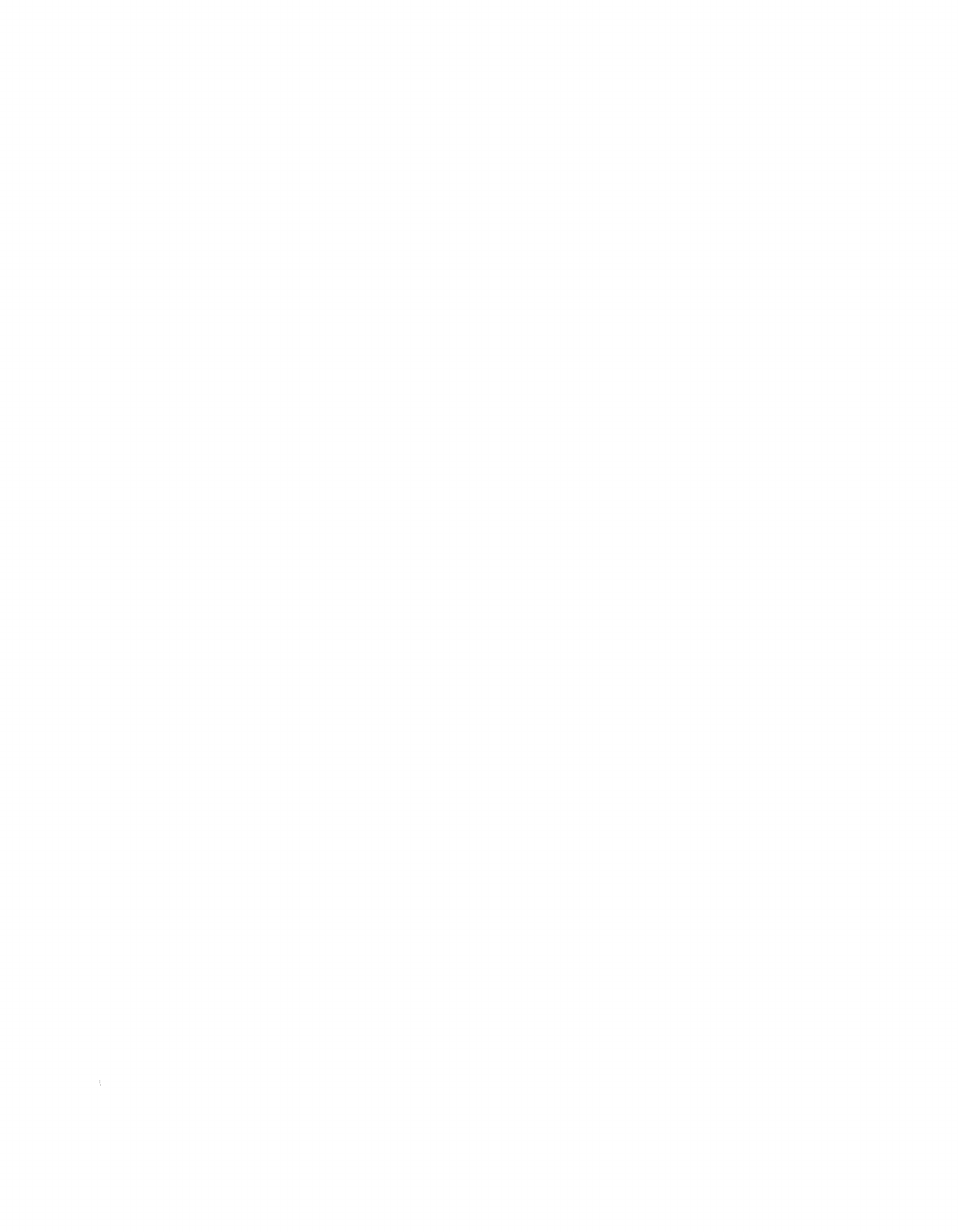# I CONTROL SURVEYS

# 1.1 **Primary triangulation**

Distance and angle measurements were carried out to check the coordinates of the primary station Monnickendam. Between the primary stations Westerland and Naarden the traverse Westerland-Nieuwe Niedorp-Monnickendam-Naarden was measured. At Westerland the directions to Eierland, Workum, Enkhuizen en Nieuwe Niedorp were observed. Eierland, Workum and Enkhuizen are stations of the primary network. The direction to Workum was very difficult to observe and the results had to be rejected. To strengthen the traverse the direction to Enkhuizen was measured at Nieuwe Niedorp and Monnickendam. At Naarden the directions to Mijdrecht, Monnickendam and Harderwijk were measured. The distances in the traverse were measured with a tellurometer MRA 4 and the observations were spread over at least three days at every station.

The adjusted coordinates of Monnickendam, computed from the new measurements, differed only 0.05 m and 0.02 m from the original coordinates. Statistically only differences of 0.15 m and 0.13 m are significant (with  $\alpha = 0.01$  and  $\beta = 0.80$ ) so the original coordinates were maintained.

# 1.2 **Coordinates of the Satellite Observatory Kootwijk**

The camera-axes at Kootwijk have been connected to the primary stations Veluwe, Rhenen and Amersfoort by distance and angle measurements. To achieve this it was necessary to include the auxiliary stations water-tower Kootwijk and radio-beacon Nieuw Milligen in the network. The distances were measured with a tellurometer MRA 4 and the angles with a theodolite Wild T3.

# 1.3 **Electromagnetic distance measurement**

In 1977 the "International Symposium on Electromagnetic Distance Measurement and the Influence of Atmospheric Refraction" was held at Wageningen. It was sponsored by IAG Special Study Group 1.42 and hosted by the Netherlands Geodetic Commission and the Agricultural University at Wageningen. The proceedings were published in 1977 by the Netherlands Geodetic Commission.

# 1.4 **Levelling**

# 1 .4.1 General

The measurements for the Fourth Precise Levelling of the Netherlands have been completed. The network consists of 66 circuits., 330 nodal points and 395 sections, with a total length of 5590 km. The network has been measured partly hydrostatically partly optically.

The adjustment of the levelling net has not been completed yet.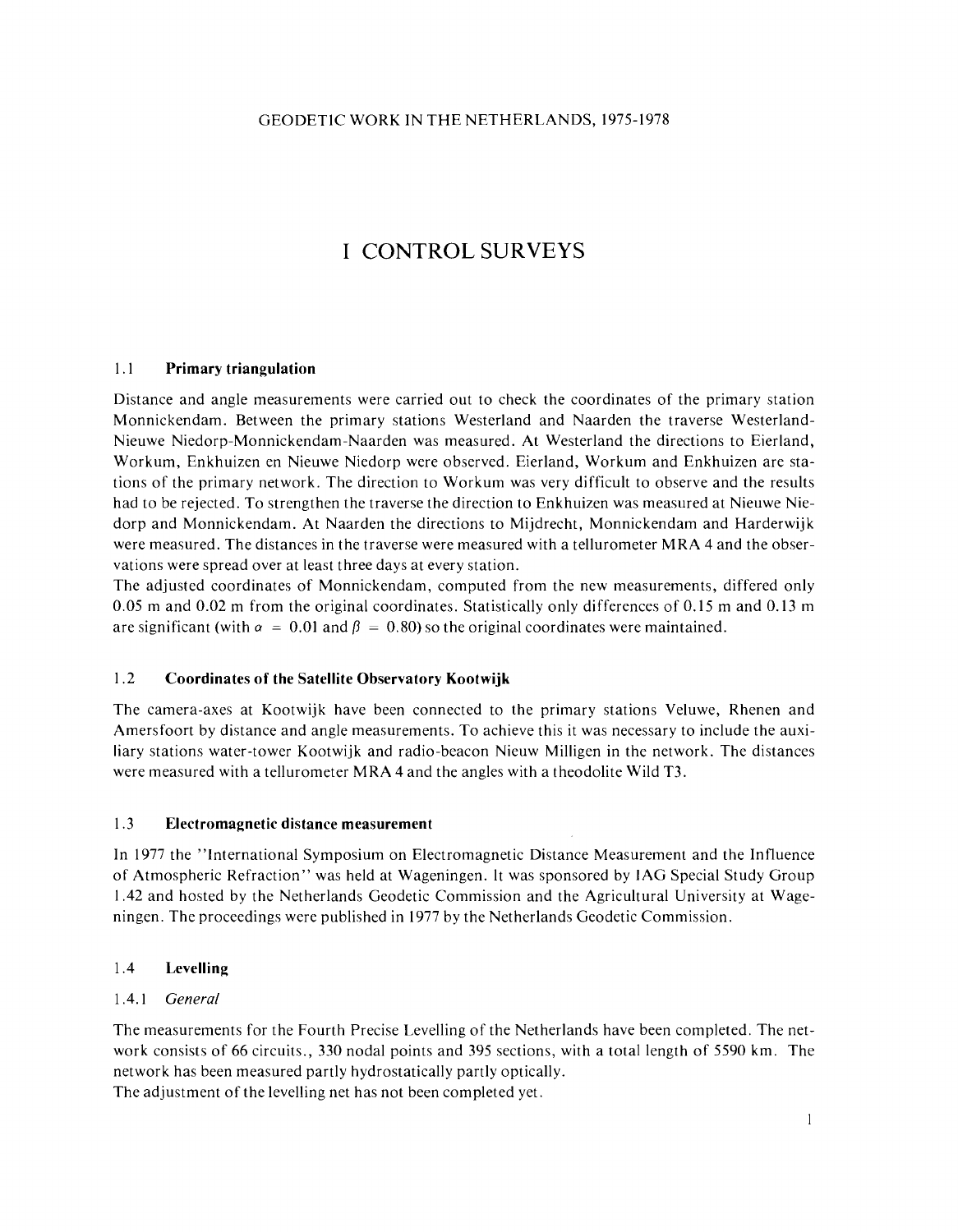# **1.4.2** *Hydrostatic levelling*

Hydrostatic levelling has been carried out by the specially equipped ship mentioned in previous reports. In **1975** the old ship has been replaced by a new one, called NlVEAU (= level) again. The length of the NlVEAU is **26.30** m, the width 5.00 m and the draught **1.30** m, so the ship can be used in shallow water.

# **1.4.3** *Instruments*

For first order levelling the automatic instruments Zeiss Ni-2 and Jena Koni **007** were used.

# **1.4.4** *Methods*

The methods employed are the same as those described in the reports presented in Toronto **(1957)** and Helsinki **(l 960).** 

# **1.4.5** *Datum of the network*

The datum of the network is Normaal Amsterdams Peil (N.A.P.), fixed by an underground benchmark at Amsterdam.

# **1.4.6** *North West European Lowlands Levelling*

The heights of the benchmarks, in the NWELL-sysiem, have been published in **1975.** 

# 1.4.7 Réseau Européen Unifié de Nivellement

The Dutch contribution to the REUN consists of two circuits, a connection with the tide gauge at Den Helder, and five links with the German and Belgian nets, with a total length of **1310** km. The measurements have been transformed to geopotential units. The adjustment of the REUN will take place in **1979.** 

# **1.4.8** *Special measurements*

**In 1975** efforts have been made to level hydrostatically from the Dutch coast to a gas production platform in the North Sea, using a pipeline with a length of **177** km and a diameter of some **90** cm. The heigth difference of both ends of the pipeline led to the use of a large mercury manometer attached to the low end of the pipe. In addition to the above mentioned measurements, readings of precise pressure gauges (deadweight testers) at a pressure of **40** atmospheres were used. This experiment was more or less a success.

In **1976** another pipeline (with a length of **120** km) could be used for experiments with deadweight testers.

The system showed that it could be used in future work, but a number of practical problems still remain to be solved.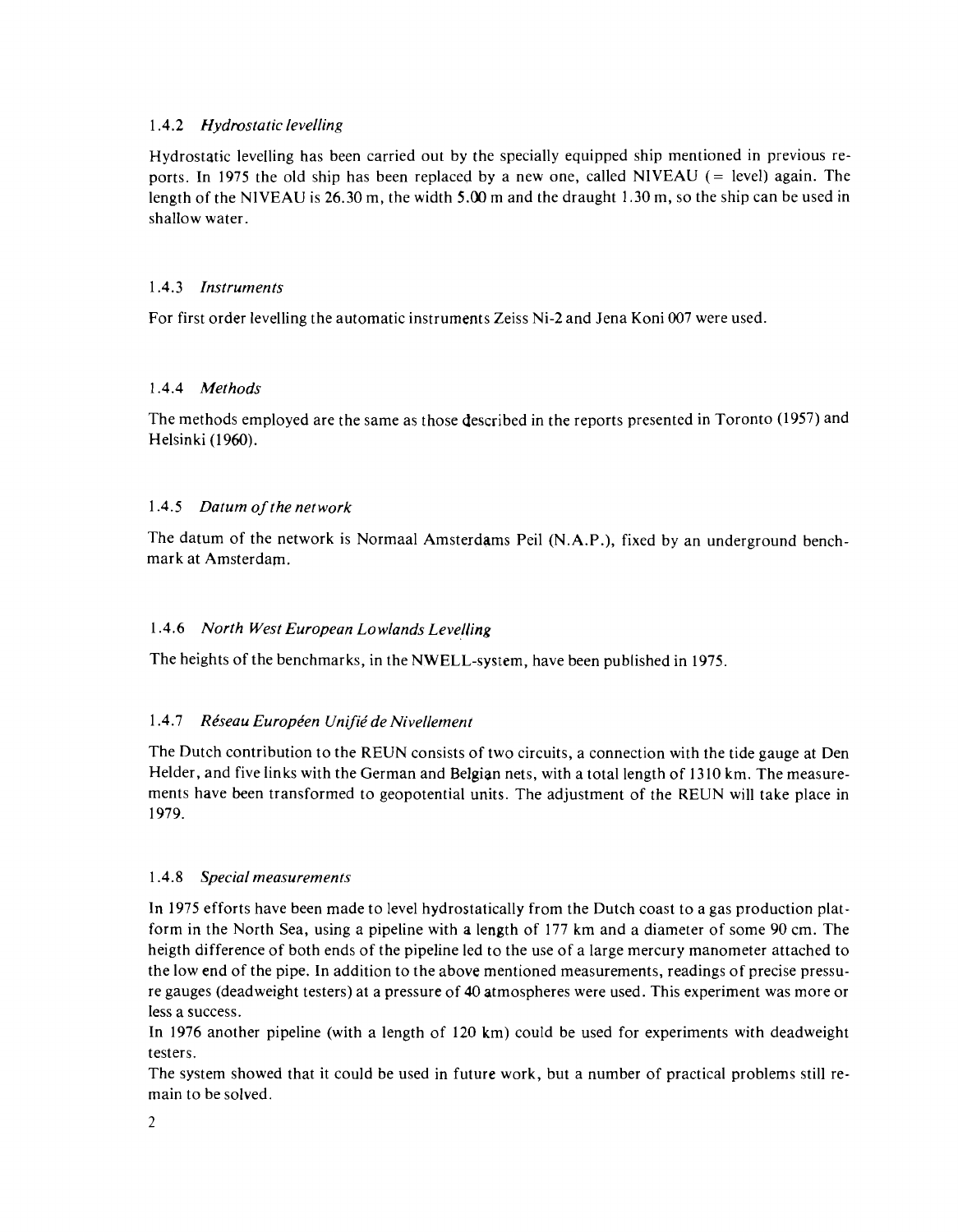# 1.5 **Geodetic astronomy**

## 1.5.1 *Laplace stations*

The six Laplace stations of the Dutch national network and their misclosures were published in 1975. Two new Laplace stations (Oss and Luiksgestel, 1975) were measured for connecting the international high precision traverse Malvern-Graz to the satellite observatory at Kootwijk.

# 1.5.2 *Deflection of the vertical*

In the period 1974-1977 astronomical latitude and longitude were determined at 25 stations of the national network using a Zeiss Ni2 Astrolable. The results of these observations and the deviations of the vertical with respect to ED5O datum were published in 1978.

# 1.6 **Marine-geodetic activities of the Hydrographic Service of the Royal Netherlands Navy**

# 1.6.1 *The Netherlands*

Hydrographic surveys were carried out in the southern part of the North Sea and in coastal areas. In the North Sea the use of the two Hi Fix/3 Rijnmond chains for horizontal control was continued until March 1976 after which the newly developed Hi Fix/6 Rijnmond chain came into operation. In coastal areas the available primary and secondary trig points have been used whereas occasionally surveys were carried out using local HiFix chains, operated by the Department of Public Works.

# 1.6.2 *Continental Shelf Activities*

In 1978 an inventory has been started of trilateration and triangulation data used for positioning on the Netherlands' part of the continental shelf of the North Sea. Preliminary actions and orientations are going on for the establishment of a geodetic basis in the southern part of the North Sea.

# 1.6.3 *General*

The automation of oceanographic and hydrographic data logging and processing is fully opetational. The oceanographic vessel H. N1. Ms. Tydeman is serving as a platform fot scientific research by several universities and institutions in the Netherlands.

### 1.7 **Publications**

### 1.7.1 *Levelling*

WAAI FUIIN, A. - Honderd jaar nauwkeurigheidswaterpassing. Nederlands Geodetisch Tijdschrift, Delft, 1975, No. 6, pp. ALEWIJN, A. — Hoi<br>126-130 — In Dutch

DAMME J.H. TEN - Tien jaar primair hydrostatisch waterpassen. Geodesia, Delft 1975, No. 9, pp. 213-217 - In Dutch HEIGHT of benchmarks in The Netherlands in the NWELL-system. Netherlands Geodetic Commission, Delft 1975.<br>WAALEWIJN, A. — Hydrostatic levelling in the Southern North Sea. The Hydrographic Journal, 1977, No. 2, pp. 3-10.

### 1.7.2 *Geodetic astronomy*

HUSTI, G.J. - Geodetic-astronomical observations in The Netherlands, 1947-1973. Netherlands Geodetic Comission, Publ. on Geodesy, New Series, Vol. 6, No. l, Delft, 1975.

Heart, S.S. Secondar astronomien ooservations in The Netherlands, 1997-1995. Netherlands seconde comission, 1 aon. on<br>HAASBROEK, N.D. - Prof. F. Kaiser en S.H. de Lange in hun relatie tot de astronomische plaatsbepaling va Secoles, N.D. – Prof. F. Kaiser en S.H. de Lange in hun relatie tot de astronomies.<br>ASBROEK, N.D. – Prof. F. Kaiser en S.H. de Lange in hun relatie tot de astronomies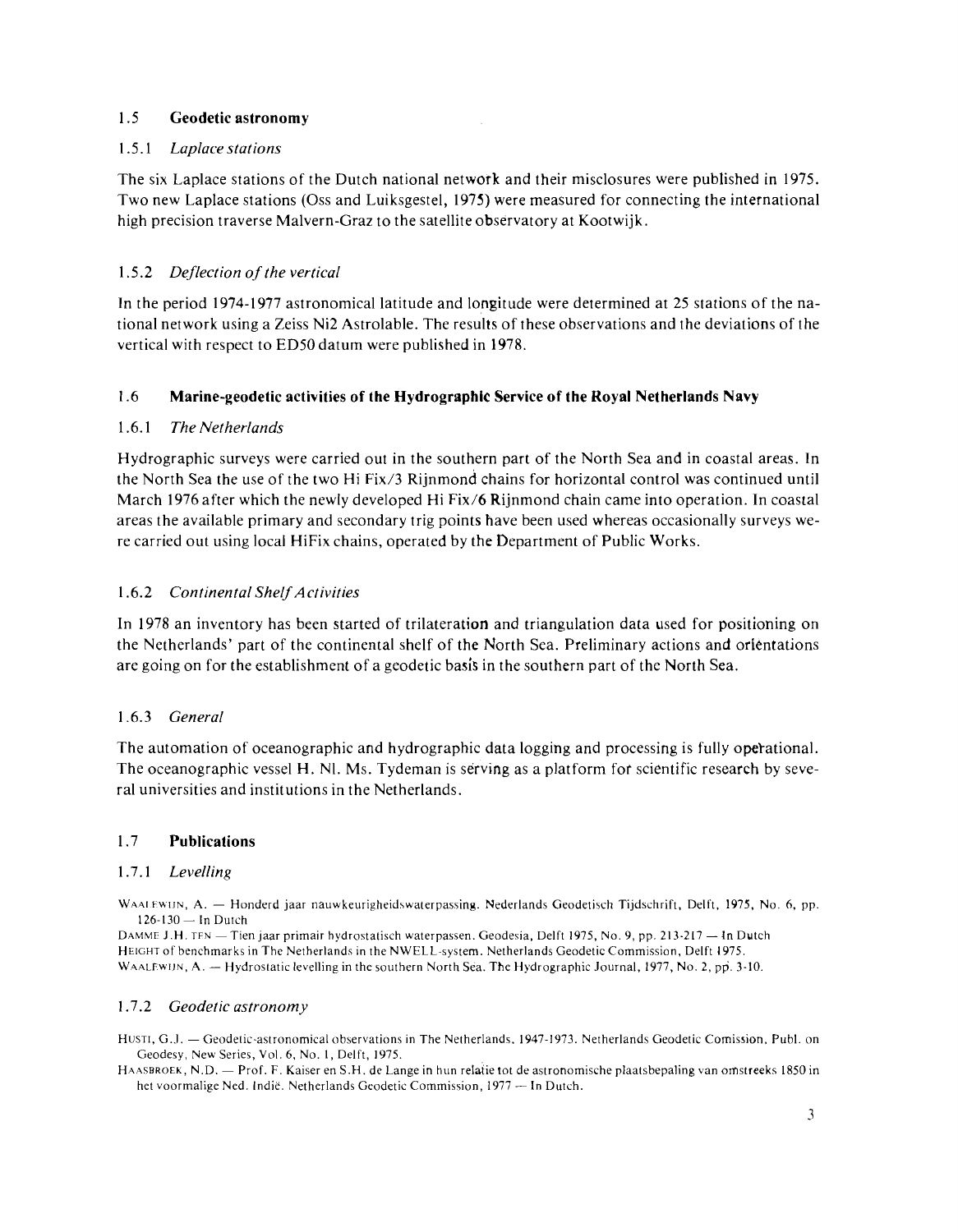Husri, G.J. - A method of determining latitude and azimuth simultaneously by star altitudes. Survey Review, No. 184, April 1977, pp. 66-70.

HUSTI, G.J. - Deviations of the vertical in The Netherlands from geodetic-astronomical observations. Netherlands Geodetic Commission, Publ. on Geodesy, New Series, Vol. 6, No. 3, Dclft, 1978.

#### **1.7.3** *Marine geodesy*

- MUNCK, J.C. DE Het gebruik van de collocatie-methode van Mortiz (1972) voor de vereffening van de calibratie van een NCK, J.C. DE — Het gebruik van de collocatie-methode van Mortiz (1972) voor de vereffening van de calibratie<br>systeem voor de radioplaatsbepaling. Nederlands Geodetisch Tijdschrift, Delft, 1975, No. 3, pp. 45-48 — In Dutch. systeem voor de radioplaatsbepaling. Nederlands Geodetisch Tijdschrift, Delft, 1975, No. 3, pp. 45-48 — In Dutch.<br>WAL, J.H.M. vAN DER — De plaatsbepaling van R.W.S.-metingen op de Noordzee. Nederlands Geodetisch Tijdschrif
- 1975, No. 8 pp. 151-158 In Dutch.
- MUNCK, J.C. DE Systemen van plaatsbepaling op zee. Nederlands Geodetisch Tijdschrift, Delft, 1976, No. 4, pp. 65-69 In Dutch.
- STELLINGWERFF BEINTEMA,  $S. -$  The use of radiofrequencies for electronic positioning systems and the application in Sercel's Syledis. Proceedings of the International Symposium on Electromagnetic Distance Measurement and the Influence of Atmospheric Refraction, Wageningen, 1977, pp. 193-202.
- MUNCK, J.C. DE, H.M. DE HEUS and W. TUITMAN  $-$  Applying the movement smoothness of a vehicle to determine the position of transponders. Proceedings of the International Symposium on Electromagnetic Distance Measurement and the Influence of Atmospheric Refraction, Wageningen, 1977, pp. 290-301.

### *1.7.4 Refraction*

RICHARDUS,  $P = An$  experiment with a high precision method of aligment. Proceedings of the International Symposium on Electromagnetic Distance Measurement and the Influence of Atmospheric Refraction, Wageningen, 1977, pp. 323-327.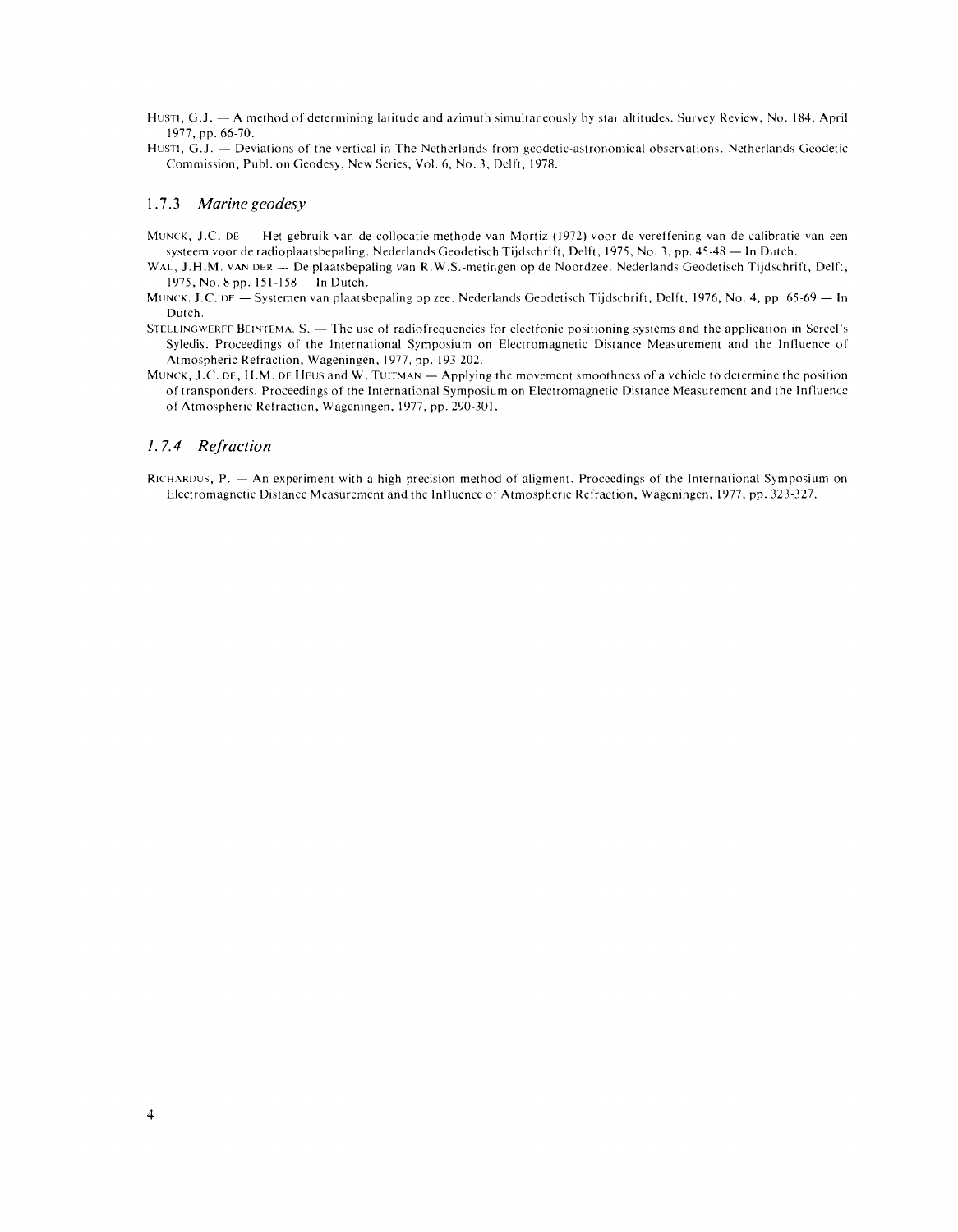# 2 SPACE TECHNIQUES

# 2.1 **Working Group for Satellite Geodesy**

Operating under the auspicies of the Netherlands Committee for Geophysics and Space Research, the Working Group annually reports to COSPAR.

Photographic observations of station-to-satellite directions gradually ceased. From the middle of 1976 onwards laser ranging has been the primary type of satellite observations from the Delft University of Technology's Observatory for Satellite Geodesy at Kootwijk. The laser site has identification number 7833. The main instrument features are:<br>
— pulsed ruby laser;

- 
- pulsed ruby laser;<br>- pulsed ruby laser;<br>- transmitted pulse width: 4 ns; - transmitted pulse width: 4 ns<br>- maximum pulse output: 3 J;
- 
- maximum pulse output: 3 J;<br>-- night and daylight capability on near-earth satellites;  $-$  night and daylight capability on near-earth satellites<br>  $-$  current r.m.s. single shot ranging precision: 20 cm;
- current r.m.s. single shot ranging precision: 20 cm;<br>- maximum repetition rate: 15 ppm.
- 

Upgrading of the equipment to better precision will be effected in 1979 and thereafter.

Satellites ranged were: Beacon Explorer (1965-32A), Geos-1 (1965-89A), Geos-2 (1968-02A), Starlette (1975-10A), Geos-3 (3975-27A), Lageos (1976-39A) and Seasat-l (1978-64A). These observations were made either on a routine basis or as contributions to dedicated scientific programmes. Such programmes were the first European Range Observations to Satellites (EROS) campaign (August l - November 30, 1977) and the Seasat-l mission. The latter contribution was part of the involvement of the EROS organisation in the Seasat Users Research Group of Europe (SURGE) programme as ESA proposed to NASA. Within the EROS-framework the Working Group was charged with several tasks of an organizational nature.

Laser data editing and pre-processing was performed at the Kootwijk observatory. Theoretical and applications-oriented research on space techniques was continued, the emphasis being transferred, however, to orbital approaches. A collaboration with the Section Orbital Mechanics of the Delft University's Department of Aerospace Engineering proved quite fruitful.

# 2.2 **Doppler positioning**

In collaboration with the Netherlands Triangulation Service and with the Department of Surveying and Photogrammetry of the Agricultural University at Wageningen, the Department of Geodesy at the Delft University of Technology took part in several Doppler surveys in Europe, e.g.: the second European Doppler Observation Campaign EDOC-2 (April 23 - May 7, 1977) the German-Austrian Doppler Observation Campaign of early summer 1977, the EROS Doppler Observation Campaign (December 2 - December 16, 1977) and the Doppler-positioning of European Seasat-l tracking stations (June 23 - July 4, 1978). A Dutch team took part in the Pamir-Himalaya Geophysical Project Seismic Deep Sounding expedition of September 1978 and doppler-positioned several sites in the area.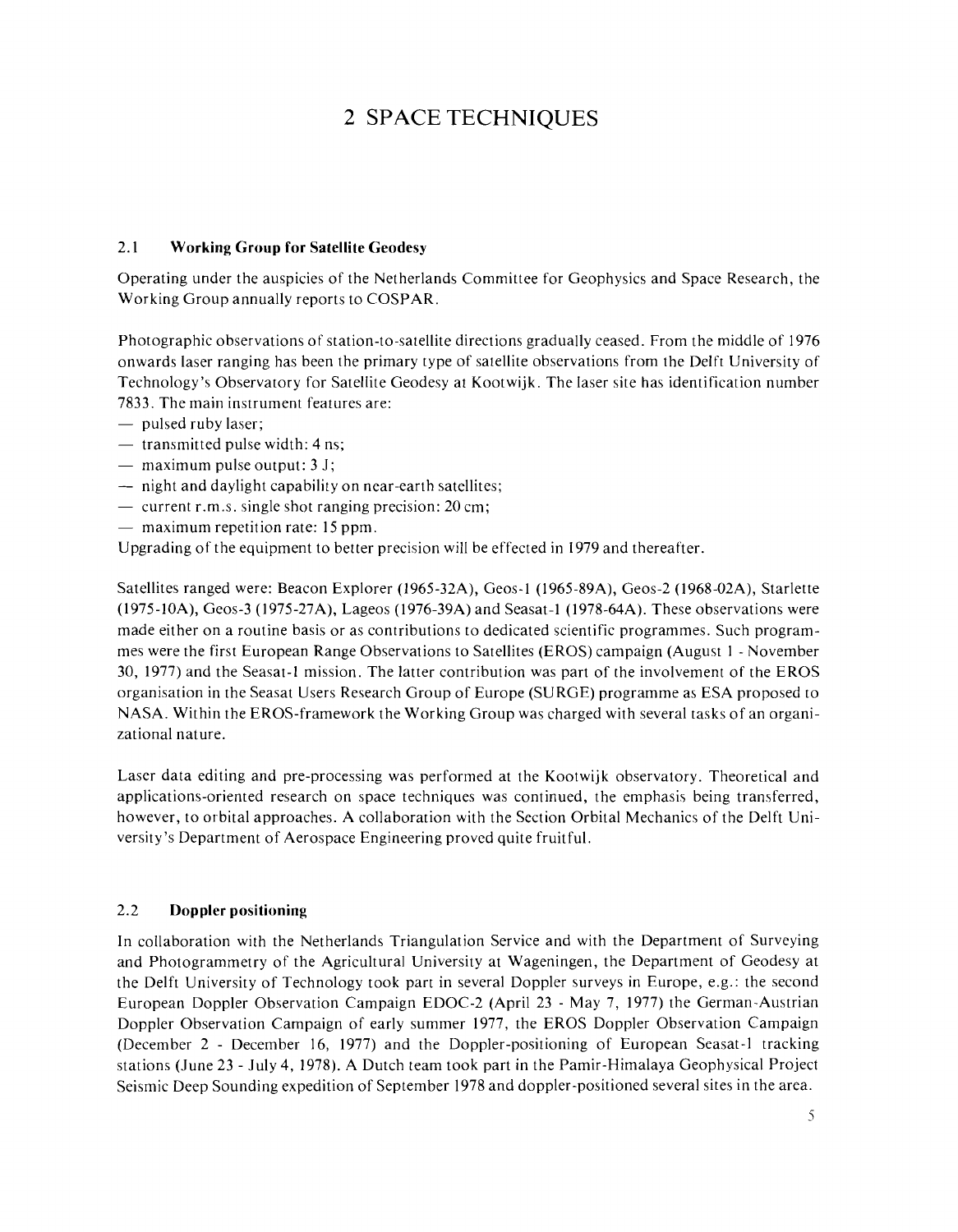#### **2.3 Publications**

- AARDOOM, L., D.L.F. VAN LOON, T.J. POELSTRA  $-$  The astrometric procedure of satellite plate reduction as applied at the Delft Geodetic Institute. A description with some results for WEST, NGSP and ISAGEX, Netherlands Geodetic Commission, Publ. on Geodesy, New Series, Vol. 5, No. 4,1975.
- AARDOOM, L. Satellite geodesy applied to geodynamics. In: Progress in Geodynamics, North Holland Publ. Co. Amsterdam, 1975, pp. 36-44.
- AARDOOM, L. On the interrelation of classical and space geodetic systems of position reference. In: On reference coordinate systems for earth dynamics, proceedings IAU colloquium No. 26, Torún, (Poland), August 26-31, 1974, pp. 445-452 (1975).<br>AARDOOM, L. — Beweging in de geodesie. In: Lustrumboek Landmeetkundig Gezelschap "Snellius" 1970-1975,
- AARDOOM, L. Beweging in de geodesie. In: Lustrumboek Landmeetkundig Gezelschap "Snellius" 1970-1975, pp. 171-182, Delft, 1975 In Dutch.
- BACKER, A and F.W. ZEEMAN, with W.H. HAVENS and H. VISSER The satellite ranging station at Kootwijk (Holland) In: Laser tracking instrumentation. Proc. Second Workshop, Praag, August 11-16, 1975.
- ZEEMAN, F.W. with W.H. HAVENS and H. VISSER  $A$  design description of the satellite ranging station at Kootwijk. Acta Astronautica Vol. 2, pp. 891-895, 1975.
- AAKDOOM. L. Observatorium voor Satellietgeodesie. In: Ruimtevaart in Nederland, jubileumnummer Ruinitevaart in Ncderland, December 1976, pp.  $71-77$  - In Dutch.
- LOON, D.L.F. VAN, T.J. POELSTRA The modified astrometric procedure of satellite plate reductions as applied at the Kootwijk Observatory of the Delft Geodetic Institute, a description with some results for SAOP. Netherlands Geodetic Commission Publ. on Geodesy, New Series, Vol. 6. No. 2. 1976.
- ZEEMAN, F.W. with H. VISSER and W. WFRNER Meting van de afstand tot satellieten met laserpulsen. Ned. Tijdschr. voor Natuurkunde, Jaargang 42, No. 12, 1976, pp. 155-156 - In Dutch.
- WAKKER, K.F., B.A.C. AMBROSIUS, H.J.D. PIERSMA  $-$  Computational results of the NISLAP and AIMLASER programs for Satellite position predictions. Delft University of Technology, Dept. of Aerospace Engineering, Report VTH - 212, 1976.<br>AMBROSIUS, B.A.C., H.J.D. PIERSMA, K.F. WAKKER — Description of the AIMLASER satellite orbit predictio
- its implementation on the Delft University IBM Computer. Delft University of Technology, Dept. of Aerospace Engineering, Report LK-218.. 1976.

AARDOOM, L. - Ruimtegeodesie, Natuur en Techniek, 45 No. 11, pp. 796-812, 1977 - In Dutch.

- mig, report ER 2101, 1976.<br>AARDOOM, L. Ruimtegeodesie, Natuur en Techniek, 45 No. 11, pp. 796-812, 1977 In Dutch.<br>POELSTRA, T.J., F.W. ZEEMAN Activiteiten op het Observatorium voor Satellietgeodesie te Kootwijk, Zeni **EXECUTE:** Raintegeon<br>1.8TRA, T.J., F.W. ZEEM<br>47-49, 1977 - In Dutch.  $47-49$ , 1977 - In Dutch.<br>ZEEMAN, F.W. - A laser system for ranging to satellites. Proceedings International Symposium on Electromagnetic Distance
- Measurement and the Influence of Atmospheric Refraction. Wageningen, 1977, pp. 92-100.
- AARDOOM, L. with K. RINNER Applied Geodesy Panel-Chairman's report. Proceedings of the European Workshop on Space Oceanography, Navigation and Geodynamics, ESA SP 137, pp. 81-84, 1978.
- AARDOOM, L. On potential use of space techniques for applied geodesy. Proceedings of the European Workshop on Space Oceanography, Navigation and Geodynamica, ESA SP-137, pp. 81 -84, 1978.
- ZEEMAN, F.W. E. VERMAAI  $-$  Methode en toepassing van laserafstandmetingen in de satellietgeodesie. Ned. Geod. Tijdschr. 8, No. 2, pp. 23-29,  $1978 - \ln$  Dutch.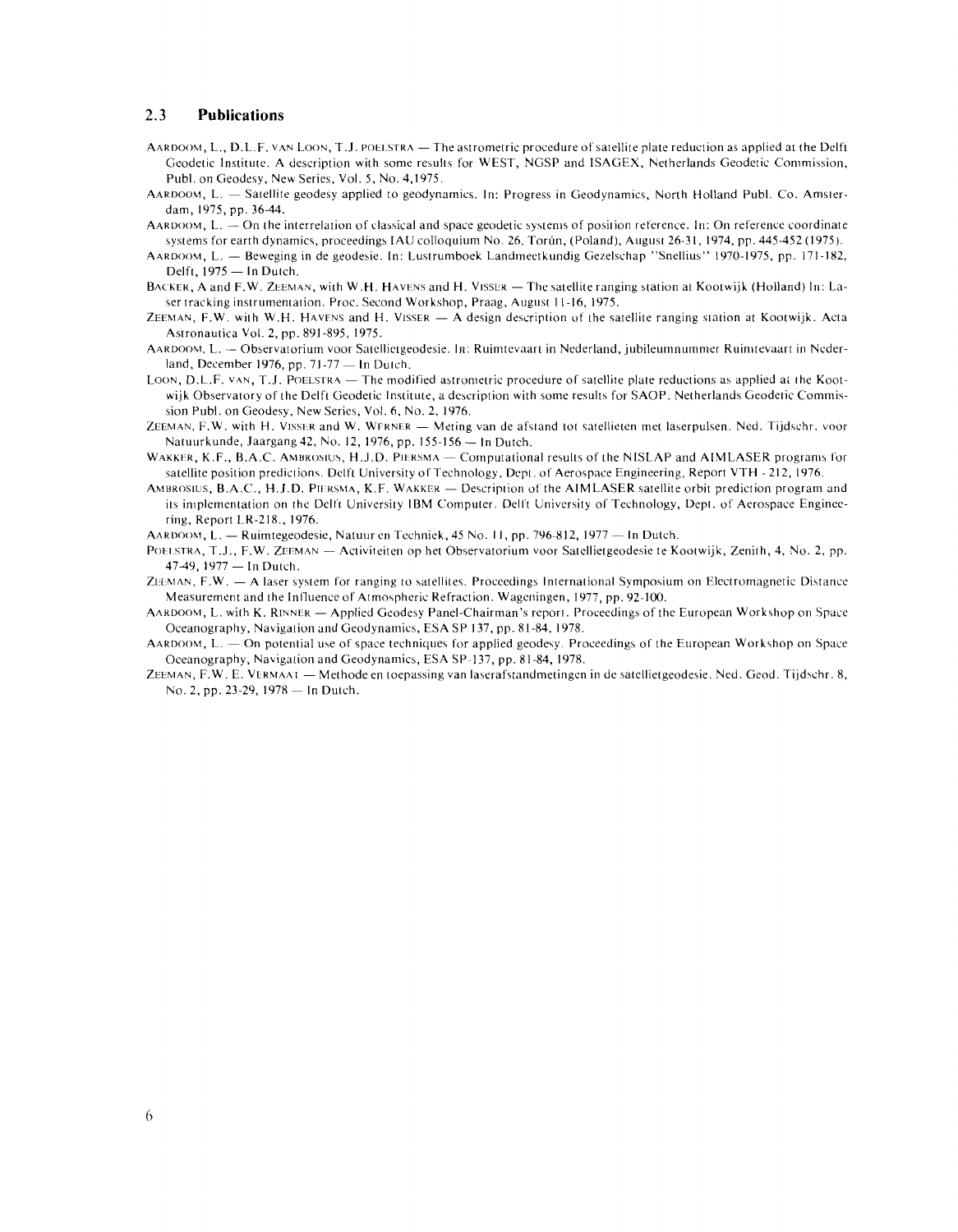# **3** GRAVIMETRY

#### 3.1 **The Netherlands**

#### 3.1.1 **Netherlands Gravity Base Net**

In 1975 the gravity base net was remeasured with two LaCoste-Romberg gravimeters and one Worden gravimeter. At 25 stations equally distributed over the country gravity was measured with a r.m.s. precision of 0.15  $\mu$  ms<sup>-2</sup> (= 15 $\mu$  gal). The measurements were connected with the International Gravity Standardization Net 1971 (IGSN-71) at the stations Amsterdam 21625L and Hannover 21629A. The results are given in the table below.

| Station<br>Amsterdam 21625L | Lat.<br>52°18'36"   | Long.<br>4°45'57"  | Height<br>(metre)<br>3.00<br>$\overline{\phantom{0}}$ | Normal<br>gravity<br>981.274.82 | $g$ (mgal)<br>981.273.44 | $\Delta g$ (mgal)        |       |
|-----------------------------|---------------------|--------------------|-------------------------------------------------------|---------------------------------|--------------------------|--------------------------|-------|
|                             |                     |                    |                                                       |                                 |                          |                          | 1.38  |
| Arnhem                      | 52°01'12"           | 5°55'42"           | 56.25                                                 | 231.07                          | 232.53                   | $+$                      | 1.46  |
| Bergen $(L)$                | $51^{\circ}36'05''$ | 6°02'30"           | 13.40                                                 | 207.43                          | 202.46                   |                          | 4.97  |
| Breda (-Bavel)              | 51°33'59"           | $4^{\circ}49'48''$ | 6.60                                                  | 206.44                          | 199.86                   |                          | 6.58  |
| Delft A (Aula)              | 52°00'11"           | 4°22'25"           | 1.69                                                  | 247.47                          | 242.88                   |                          | 4.59  |
| Delft G (Geodesie)          | 51°59'11"           | 4°23'19"           | 0.50                                                  | 245.63                          | 240.87                   | $-$                      | 4.76  |
| Eijsden                     | 50°46'05"           | $5^{\circ}43'35''$ | 63.27                                                 | 118.30                          | 116.39                   |                          | 1.91  |
| Eindhoven                   | 51°28'03"           | 5°27'08"           | 18.09                                                 | 194.17                          | 168.17                   | --                       | 26.00 |
| Geulle                      | 50°55'45"           | 5°45'32"           | 106.95                                                | 119.12                          | 122.88                   | $+$                      | 3.76  |
| Groningen                   | $53^{\circ}12'20''$ | $6^{\circ}34'18''$ | 2.29                                                  | 351.38                          | 330.31                   |                          | 21.07 |
| Heerenveen                  | $52^{\circ}57'44''$ | 5°55'15"           | 1.00                                                  | 330.60                          | 332.42                   | $+$                      | 1.82  |
| Leeuwarden                  | $53^{\circ}11'17''$ | $5^{\circ}47'51''$ | 0,76                                                  | 350.33                          | 336.55                   |                          | 13.78 |
| Lochem                      | 52°09'45"           | 6°24'57"           | 14.26                                                 | 256.55                          | 267.37                   | $+$                      | 10.82 |
| Malden                      | $51^{\circ}46'59''$ | 5°51'31"           | 11.43                                                 | 224.05                          | 217.32                   |                          | 6.73  |
| Meppel                      | 52°42'35"           | $6^{\circ}12'43''$ | 1.63                                                  | 308.37                          | 307.97                   | $\overline{\phantom{0}}$ | 0.40  |
| Nijverdal                   | 52°22'01"           | 6°26'56"           | 9.83                                                  | 275.85                          | 278.45                   | $+$                      | 2.60  |
| Oirschot                    | 51°30'13"           | $5^{\circ}18'25''$ | 16.65                                                 | 197.80                          | 174.55                   |                          | 23.25 |
| De Poppe                    | $52^{\circ}18'26''$ | 7°02'20"           | 32.10                                                 | 263.74                          | 275.40                   | $+$                      | 11.66 |
| Reuver                      | 51°17'25"           | 6°05'19"           | 24.90                                                 | 176.41                          | 175.44                   |                          | 0.97  |
| Ubachsberg                  | $50^{\circ}51'13''$ | $5^{\circ}56'52''$ | 185.69                                                | 088.12                          | 096.39                   | $+$                      | 8.27  |
| Utrecht                     | 52°04'55"           | $5^{\circ}05'13''$ | 2.01                                                  | 253.25                          | 251.71                   |                          | 1.54  |
| Vaassen                     | 52°17'30"           | 5°58'49"           | 11.47                                                 | 268.75                          | 271.93                   | $+$                      | 3.18  |
| Vlissingen                  | $51^{\circ}26'45''$ | 3°35'42"           | 3.70                                                  | 196.70                          | 199.20                   | $+$                      | 2.50  |
| Zestienhoven                | 51°57'07"           | 4°25'54"           | 1.34                                                  | 242.03                          | 237.81                   |                          | 4.22  |
| Zurich                      | $53^{\circ}06'45''$ | 5°23'32"           | 1.33                                                  | 343.58                          | 330.23                   |                          | 13.35 |

Primary gravity stations, 1975

### 3.1.2 **North West European Lowland Levelling**

In order to control vertical movements of the earth's crust in northwest Europe a high precision gravity network is measured by University of Hannover under supervision of Prof. W. TORGE. In The Netherlands 4 base stations were measured: i.e. Heerenveen, Haarlem, Loenen and Gilze, each with two excentric stations.

The Delft University of Technology contributed in this project by some theoretical studies about the relations between gravity change, height change and movements of the earth's crust.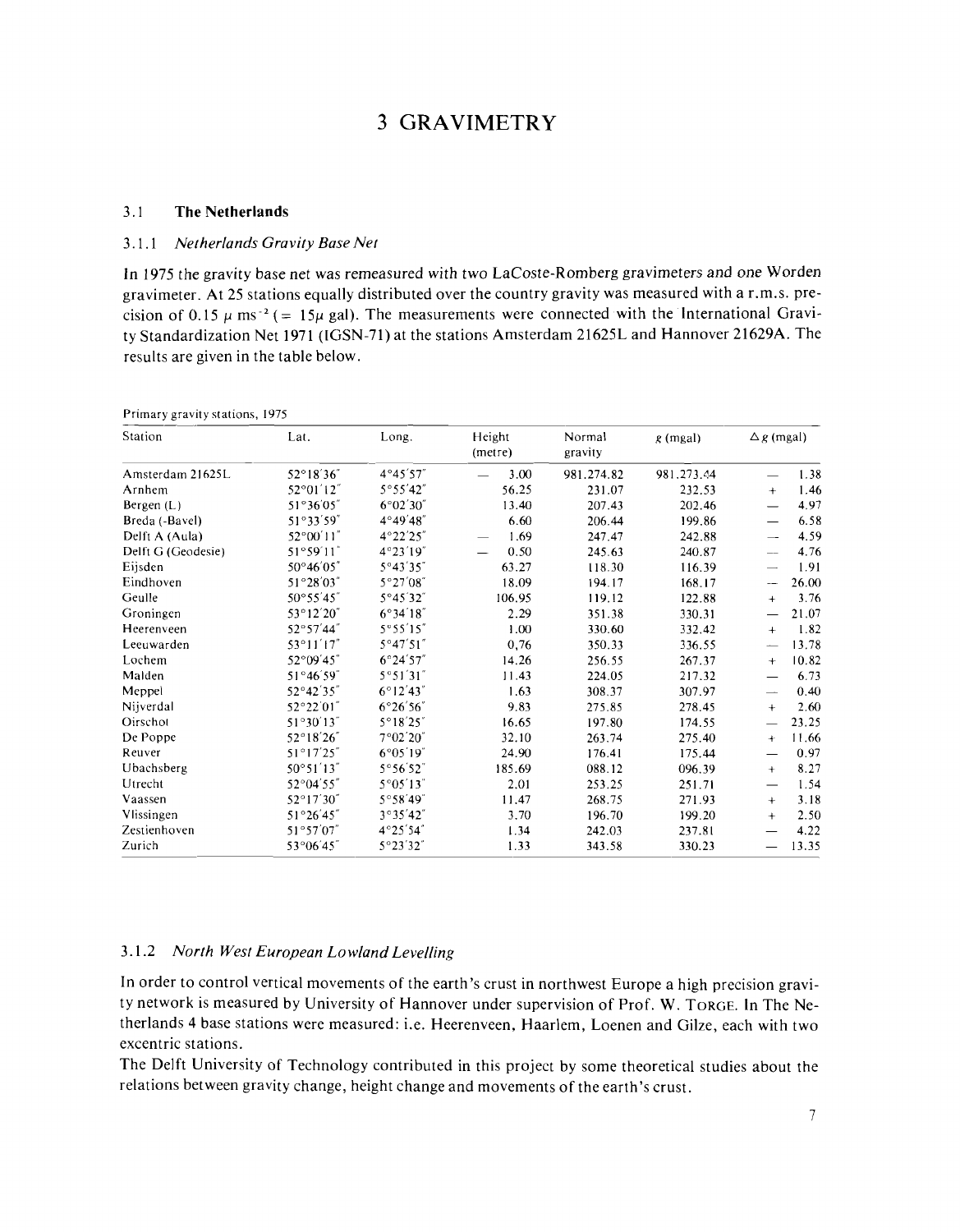# 3.1.3 *Changes in gravity in the Groninger gasfield*

Accurate gravity measurements were carried out in 1978 at 21 stations situated on the Groninger gasfield. In future these measurements will be repeated in order to obtain information about the surface subsidence and changes in gravity as a result of the gas production.

# 3.1.4 *Changes in gravity in the mining area in South Limburg*

After closing down the collieries in this area the water-table rose alarmingly. To check the rise of the water table a dense and precise gravity network was established. In conjunction with control drillings this gravity network gives an indication of the changes of the water-level.

# 3.2 **Surinam**

In the southern part of Surinam a gravity network was measured with assistence of the Delft University of Technology. In the same area a satellite Doppler network was measured for positioning purposes.

# 3.3 **Gravity at sea**

# 3.3. I *Atlantic Ocean*

In 1977 the Askania sea gravimeter of the Delft University of Technology was modernized at the Bodensee Werke. In 1977 and 1978 it was used by the Vening Meinesz Laboratory for measurements across the Mid-Atlantic Ridge. The results obtained were satisfactory and a detailed gravity map of the area,  $12^{\circ}$ -15°. N. Lat. and  $44^{\circ}$ -46° W. Long, was produced.

# 3.3.2 *North Sea*

In 1979 the Netherlands Geodetic Commission plans to make a detailed gravity survey over the Dutch part of the North Sea. This project is initiated by the Users Research Group of Europe (SURGE) of SEASAT. The North Sea was indicated as a test area for SEASAT. Although the SEASAT-I mission failed, the gravity survey will nevertheless be carried out.

### 3.4 **Publications**

(1) STRANG VAN HEES G.L. - Zur zeitlichen Aenderung von Schwere und Höhe. Zeitschrift für Vermessungswesen, 1977, No. PP. **(2) STRANG VAN HEES G.L. -- Zur zennenen Aenderung von Schwere und Hone. Zensemmt für Vermessungswesen, 1**<br>**(2) STRANG VAN HESS G.L. -- Geodetische toepassingen van zwaartekrachtmetingen op zee (Internal report) -- In Dut** 

<sup>2</sup> (2) STRANG VAN HESS G.L. — Geodetische toepassingen van zwaartekrachtmetingen op zee (Internal report) — In Dutch<br>(3) STRANG VAN HEES G.L. — Over secular variations of gravity and height. Symposium: Secular variations 1977.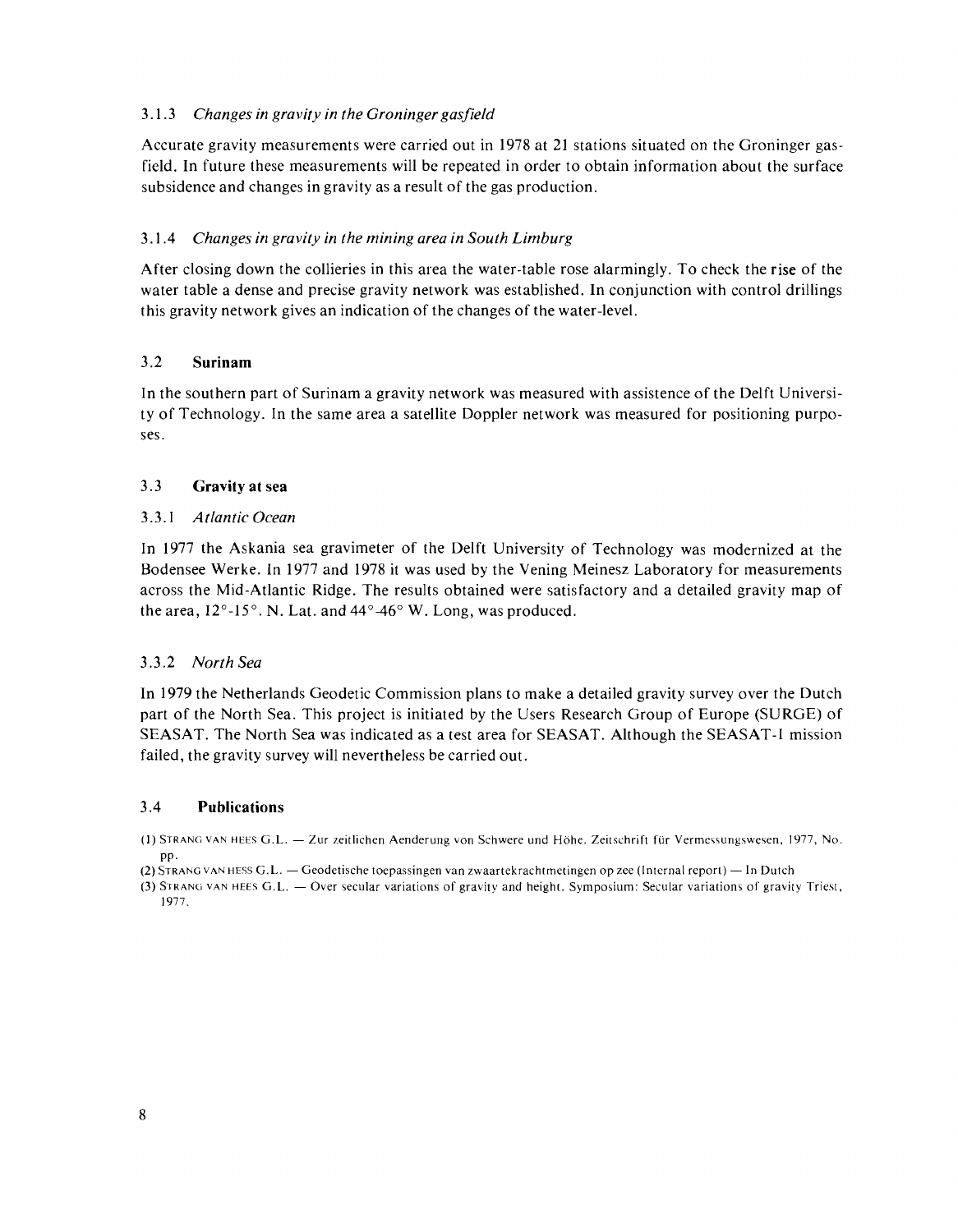# 4 THEORY AND EVALUATION

# 4.1 **Computing Centre, Geodetic Institute, Delft University of Technology**

Since the Grenoble General Assembly progress has been made with summarizing measures for the reliability of networks. The A-quantities, proposed in the Moscow report (1971), were thoroughly studied by H.M. DE H EUS, both from a theoretical and practical point of view. A publication on this subject is in preparation. Elaborated were the interrelation between measures for the reliability and measures for the precision of networks. Furthermore it was tried to establish a link with precision theories developed by other authors. A summary is given in [BAARDA, 1976a, 1976b, 1977].

J. VAN MIERLO studied in connection with deformation measurements possible links and/or similarities between the theory of S-transformations developed in Delft and various theories developed in other countries that make in one form or the other use of the theory of generalized inverse matrices. This research will no doubt clarify a comparative study in the field of deformation measurements. Now that he has changed his position in Delft for a professorate of the Technical University Karlsruhe at the time of preparing this report, it might be expected that good progress will be made in this field of research.

In the period covered by this report much attention has been paid to methods for the connection of geodetic networks of different type. To this end existing methods are being complemented or revised. Almost completed are a computational method for spatial terrestrial networks elaborated by H. QUEE and a study of M. MOLENAAR about the use of S-transformations and criterion matrices in photogrammetry, both using the quaternion theory. A start has been made with the analysis of VLBI- and satellite-type networks. Completed is a study about the connection between geometric and gravimetric theory. Several aspects of the connecting theories are described in [BAARDA, 1975, 1978, 1979a, 1979b].

Concerning the computational part of the mentioned problems, the following may be remarked.

The modular computing system for the 1.s.a. and statistical analysis of geodetric data SCAN-I1 is operational for several applications in one, two and three dimensional coordinate systems. A first publication on the basic ideas for this system was given in 1975, the detailed description of the systems and of the techniques and theory which are used is in preparation. As the system has full capabilities for the handling of correlated observations and for the application of sequential adjustment techniques, it is also suitable for the analysis of deformation problems.

The adjustment of the Unified European Levelling Network (U.E.L.N. 1973), to be carried in 1978 and 1979, is also to be completed with use of a subset of the SCAN-I1 system. The results of the internal adjustment of the West-European part of the network will be presented at the IAG General Assembly in Canberra.

Future developments of the software system are to be found in the introduction of more refined reordering procedures for the handling of sparse matrices, the design of networks in an interactive mode and the extension of the systems for more geodetic applications. The Computing Centre participated in the Readjustment of the European Triangulation Network (RETrig), for the solutions RETrig-I and RETrig-11 (ED-77). In cooperation with the RETrig Computing Centre at Munich, a start has been made with the statistical analysis of the data and the intermediate results of the adjustments. This will be continued in future, as the strengthening of the European network by use of satellite-derived positional data is foreseen (RETrig-111).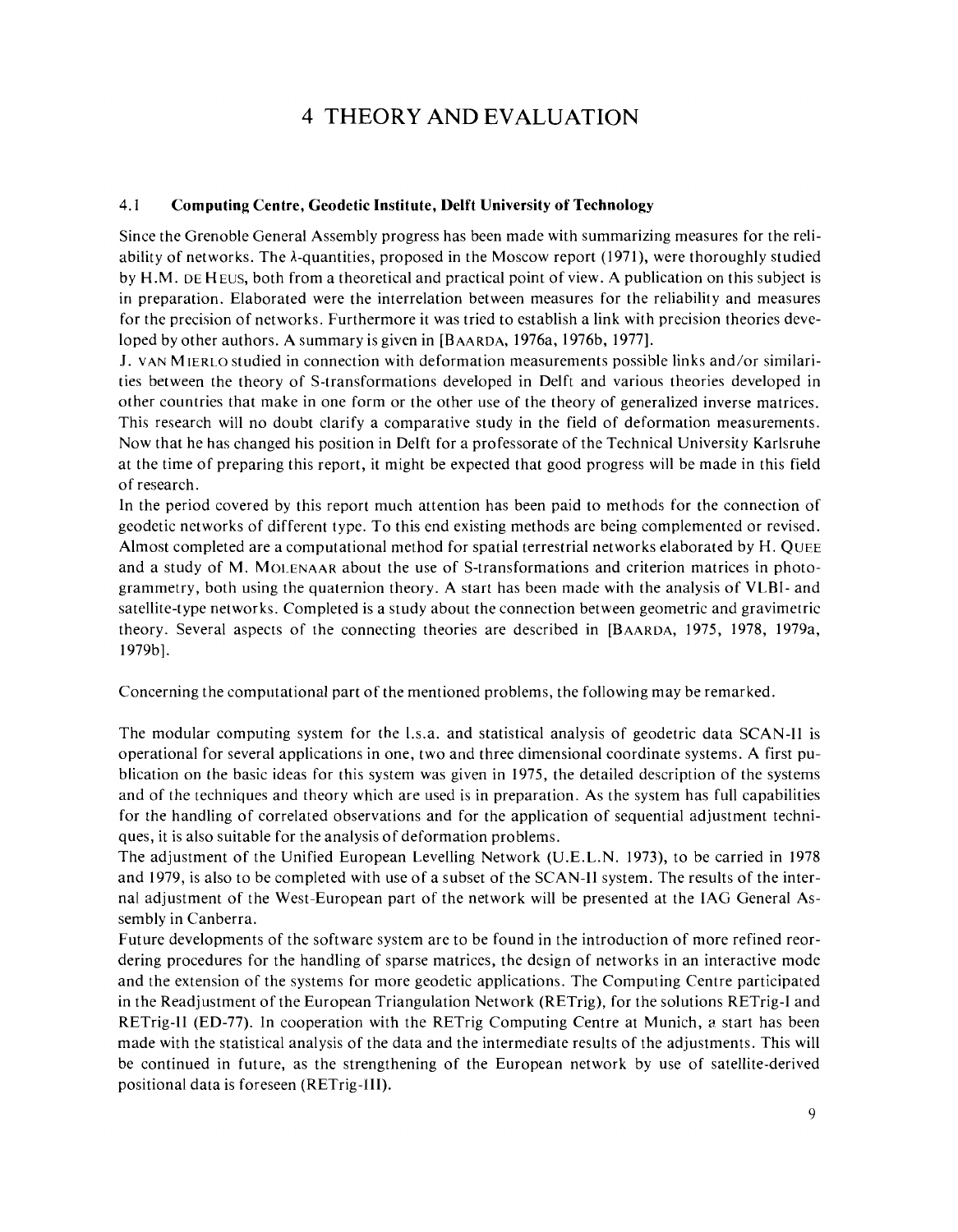#### **4.2 Publications**

- BAARDA, W. (1975) Difficulties in establishing a model for testing crustal movements. In: Progress in Geodynamics -North-Holland Publ. Comp., Amsterdam/New York
- BAARDA, W. (1976a) Report on activities in IAG Special Study Group 4.14.  $-$  Travaux de l'A.I.G., tome 25, Paris
- BAARDA, W. (1976a) Report on activities in IAG Special Study Group 4.14. Travaux de l'A.I.G., tome 25, Paris<br>BAARDA, W. (1976b) Reliability and precision of networks VII Int. Kurs für Ingenieursmessungen hoher Präz REDA, W. (1976b) — Reliability and precision of networks - VII Int.<br>
— 8 Okt. '76. Beitrage, Band I, TH Darmstadt, Inst. fur Geodasie. - 8 Okt. '76. Beiträge, Band I, TH Darmstadt, Inst. für Geodäsie.<br>BAARDA, W. (1977) -- Measures for the accuracy of geodetic networks -- IAG Int. Symp. on Optimization of Design and Com-
- putation of Control Networks, Sopron, Hungary.
- BAARDA, W. (1978) Mathematical models Lecture, 25th anniversary of the foundation of the OEEPE, Vienna, OEEPE publ. off. No 11.
- BAARDA, W. (1979a)  $-$  A connection between geometric and gravimetric geodesy. A first sketch  $-$  Netherlands Geodetic Commission Publ. on Geodesy, New Series 6, No. 4, Delft
- BAARDA, W. (1979b) Mathematical geodesy in relation to the Netherlands Geodetic Commission. In: The Centenary of the Netherlands Geodetic Commission - Netherlands Geodetic Commission, Delft
- KOK, J.J. (1975) Geodesie en kleinste kwadraten: De wisselwerking van numerieke algorithmen en bepaalde modeltheorieen. Publication R94, Computing Centre, Geodetic Institute, Delft University of Technology — In Dutch.
- KOK, J.J. (1977a)  $-$  The B-method of statistical testing applied to RETrig computations. Paper presented at the Symposium of the IAG Subcommission for RETrig. In: Report on the symposiums of the IAG subcommission European Triangulation, Brussels,  $1977 - pp. 106-116$
- $K$ OK, J.J. (1977b) An algorithm for the reduction of sparse symmetric matrices. Paper presented at the Symposium on Optimation of Design and Computation of Control Networks, Sopron.
- MIERLO, J. VAN (1975a) Statistical analysis of geodetic networks, Sopron.<br>MIERLO, J. VAN (1975a) Statistical analysis of geodetic networks designed for the detection of crustal movements. In: Promation of Besign and Compatation of Control Freemonts, Sopron.<br>REO, J. VAN (1975a) — Statistical analysis of geodetic networks designed for<br>gress in Geodynamics — North-Holland Publ. Comp., Amsterdam/New York gress in Geodynamics — North-Holland Publ. Comp., Amsterdam/New York<br>MIERLO, J. VAN (1975b) — Testing and adjusting 2- and 3-dimensional networks for detecting deformations — FIG-Symp. on
- Deformation Measurements, Krakow.
- MIERLO, J. VAN (1977a)  $-$  Systematic investigations on the stability of control points  $-$  XV FIG Congress of Surveyors, Stockholm, Paper 606.2
- MIERLO, J. VAN (1977b) Statistical analysis of geodetic measurements for the investigation of crustal movements  $-$  Int. Symp. on Recent Crustal Movements, Stanford University, Palo Alto, California. Tectonophysics, 52, pp. 457-467
- MIERLO J. VAN (1978) A testing procedure for analysing geodetic deformation measurements 2nd Int. Symp. on Deformation Measurements by Geodetic Methods, Bonn
- MIERLO, J. VAN (1978-1979) Internal reports on S-transformations and generalized inverse matrices and on deformation mea-<br>surements. Computing Centre of the Delft Geodetic Institute, Delft University of Technology In D
- STRANG VAN HEES (1977) Orientation of the ellipsoid in geodetic networks. Delft Progress Report No. 33, pp. 35-38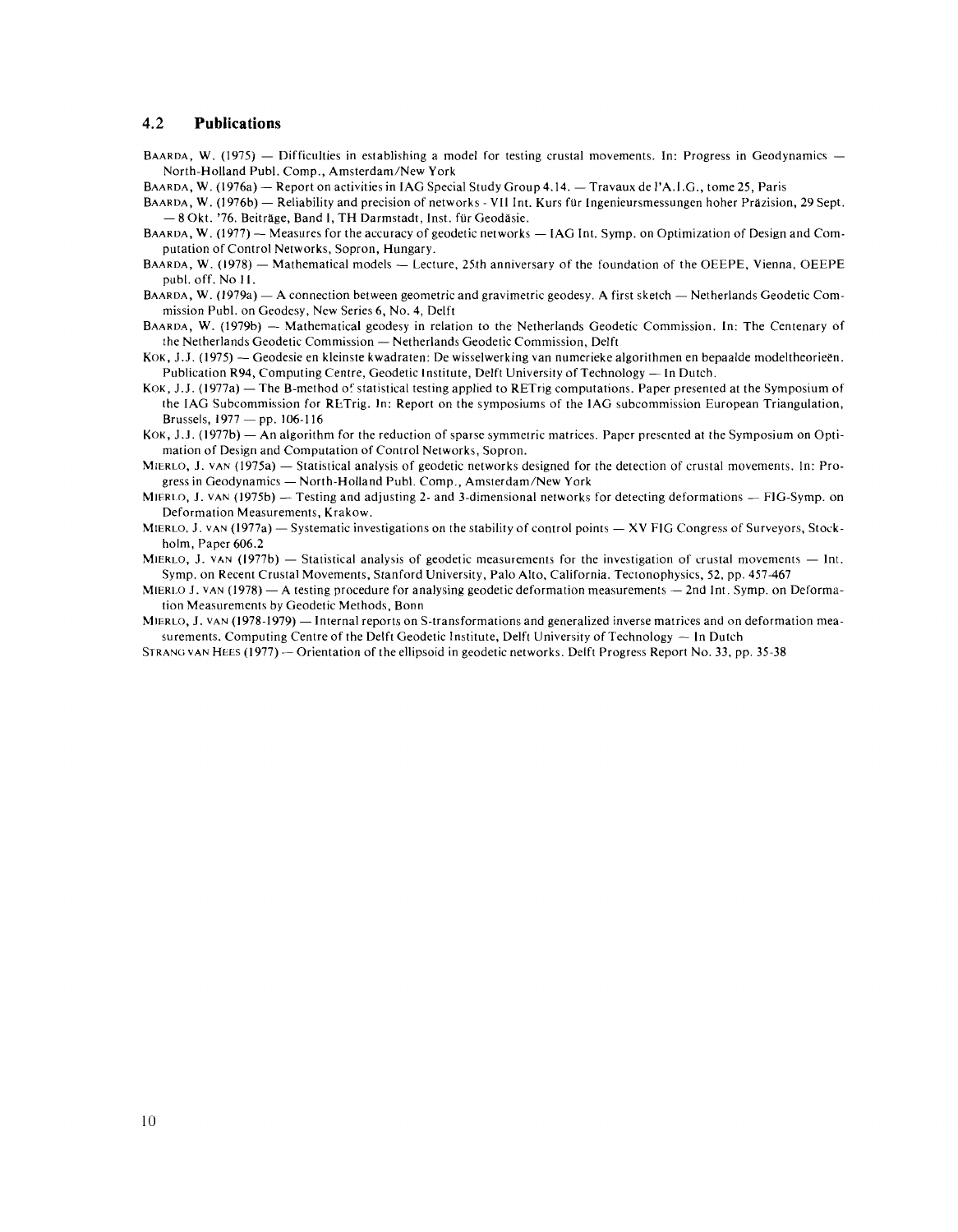# 5 PHYSICAL INTERPRETATION

# 5.1 **Recent Movements of the Earth's Crust**

### 5.1.1 *Measurements*

At the request of the subcommission Crustal Movements of the Netherlands Geodetic Commission the precise levellings across a number of faults between Hilvarenbeek and Horst were repeated in 1975 (several measurements since 1926) and across the saltdomes near Schoonlo in 1978 (first measurement 1967), and Winschoten in 1978 (first measurement 1967).



Fig. **1.** Results level control surveys subsidence Groningen **1964-1975**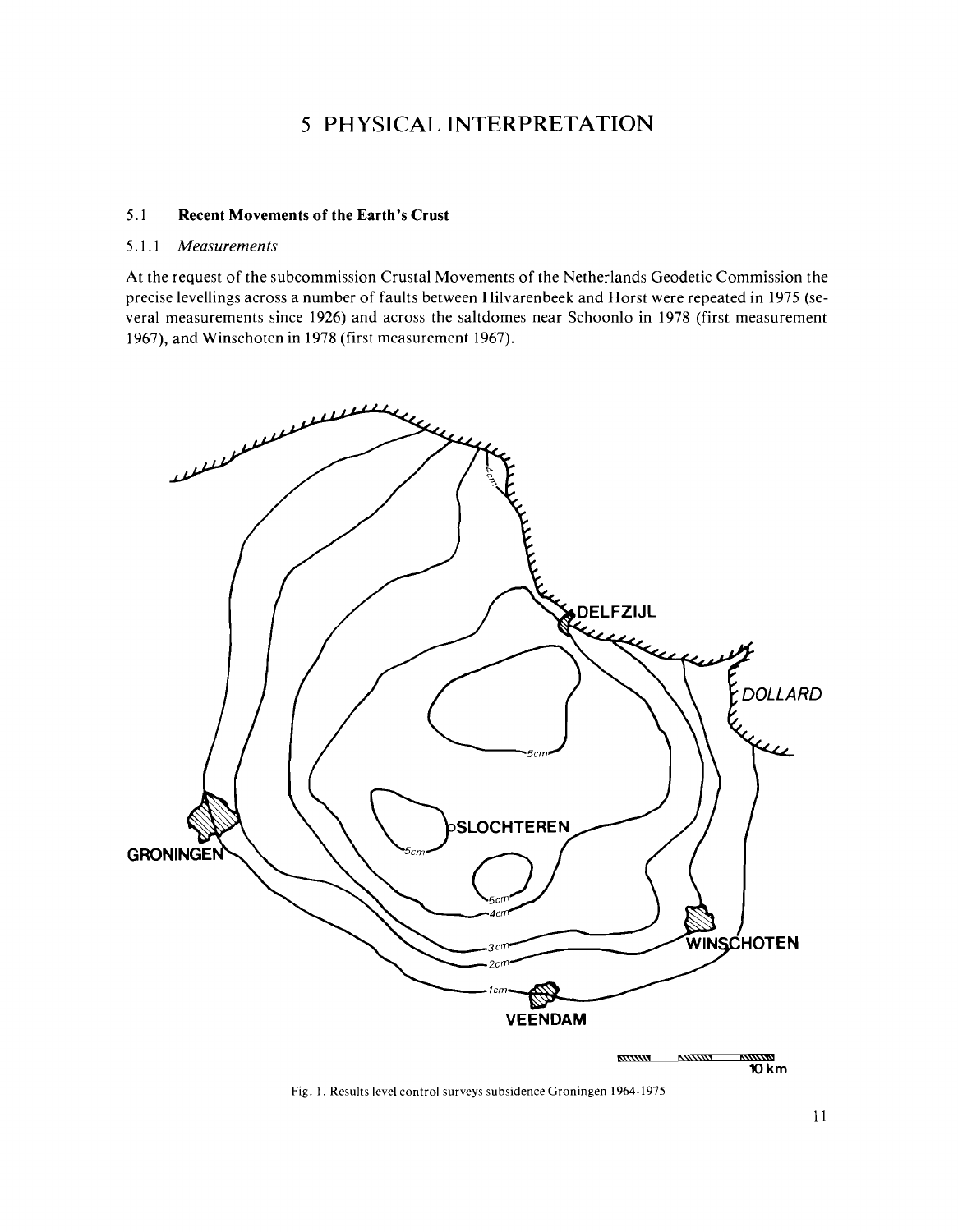# 5.1.2 *Levellings in mining areas*

The fourth levelling across the gasfield Groningen was carried out in 1975 (previous levellings in 1964/1965, 1968/1969 and 1972). The network consisted of 1502 km of levelling, 88 circuits, 188 nodal points and 279 sections. The standard deviation of this levelling was 1.1 mm/km. Since the beginning of the gas production in 1965, a surface subsidence of 2.5 cm was found in the centre of the field, see Fig. 1.

In 1978 a fifth levelling was carried out. The network consisted of 1471 km of levelling, 92 circuits, 205 nodal points and 292 sections. The computation of this levelling net is not completed yet.

# 5.2 *Publications*

DE JONGE, P.H. - Waterpassingen over het Groninger gasveld in 1975. Geodesia, 1977, No. 2, pp. 43-52 -- In Dutch.